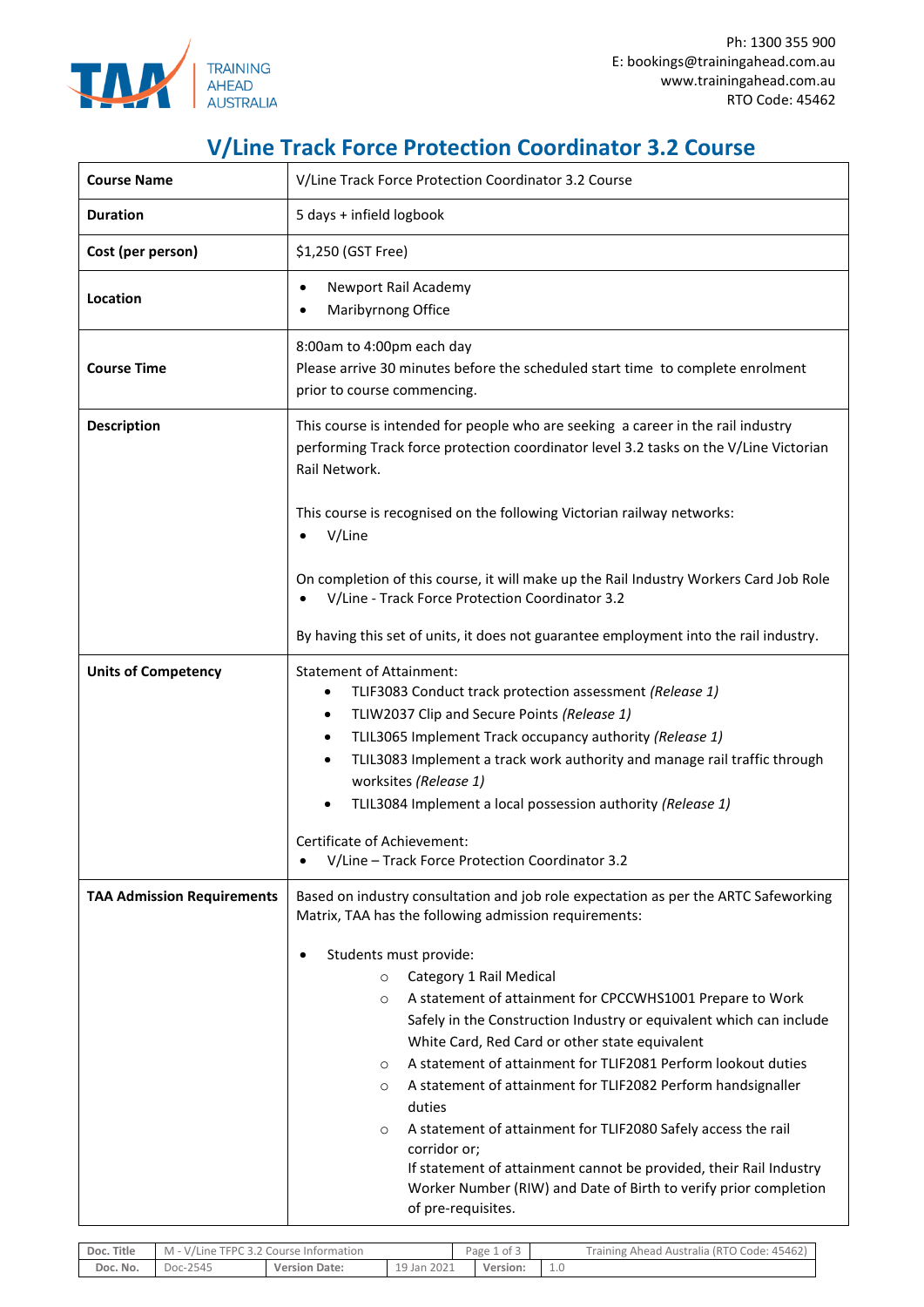

|                                                                                   | Students are required to organise with an employer to complete the infield<br>٠<br>logbook hours with. TAA does not organise work placement.                                                                                                                                                                                                                                                                                                                                                                                                                                                               |  |  |  |  |  |
|-----------------------------------------------------------------------------------|------------------------------------------------------------------------------------------------------------------------------------------------------------------------------------------------------------------------------------------------------------------------------------------------------------------------------------------------------------------------------------------------------------------------------------------------------------------------------------------------------------------------------------------------------------------------------------------------------------|--|--|--|--|--|
|                                                                                   | TAA requires all students to be 18 years of age or older                                                                                                                                                                                                                                                                                                                                                                                                                                                                                                                                                   |  |  |  |  |  |
| <b>TAA Administration</b><br><b>Requirements</b><br><b>What to Bring and Wear</b> | The practical will be completed in a simulated rail corridor and full PPE will be<br>required. The following PPE is a mandatory requirement: =<br>Work boots - ankle supportive, steel capped and lace up<br>Long pants<br>Long sleeve high visibility shirt or high visibility vest<br>Eye protection - safety glasses<br>Hard hat<br>Safety gloves<br>Face mask (as per state COVID19 requirements)<br>If PPE is not provided, it can be purchased from the Training Ahead office for \$40<br>(This includes a hard hat, vest, gloves, safety glasses and a face mask)<br>Example of required PPE below: |  |  |  |  |  |
| <b>Pre-Requisites</b>                                                             | No pre-requisites as per training.gov                                                                                                                                                                                                                                                                                                                                                                                                                                                                                                                                                                      |  |  |  |  |  |
| <b>Course Entry Requirements</b>                                                  | No entry requirements as per training.gov                                                                                                                                                                                                                                                                                                                                                                                                                                                                                                                                                                  |  |  |  |  |  |
| <b>Assessment Type</b>                                                            | Theory, practical assessment and in field logbook hours                                                                                                                                                                                                                                                                                                                                                                                                                                                                                                                                                    |  |  |  |  |  |
| <b>Delivery Method</b>                                                            | Classroom based (face to face) training                                                                                                                                                                                                                                                                                                                                                                                                                                                                                                                                                                    |  |  |  |  |  |
| <b>ID To Bring</b>                                                                | You are required to bring photo ID, ideally, one of the following two types:<br>Australian Drivers Licence<br>Passport                                                                                                                                                                                                                                                                                                                                                                                                                                                                                     |  |  |  |  |  |
| <b>Nationally Accredited</b><br><b>Training</b>                                   | Yes, it is delivered by Aakira Pty Ltd trading as Training Ahead Australia<br>(RTO Code: 45462)                                                                                                                                                                                                                                                                                                                                                                                                                                                                                                            |  |  |  |  |  |
| <b>Course Expires After</b>                                                       | The units of competency do not expire however the V/Line Certificate of Achievement<br>expire every 2 years. Recertifications can be completed through Training Ahead<br>Australia.                                                                                                                                                                                                                                                                                                                                                                                                                        |  |  |  |  |  |

| Doc. Title | M - V/Line TFPC 3.2 Course Information |                      |             | Page 2 of 3 |          | Training Ahead Australia (RTO Code: 45462) |  |
|------------|----------------------------------------|----------------------|-------------|-------------|----------|--------------------------------------------|--|
| Doc. No.   | Doc-2545                               | <b>Version Date:</b> | 19 Jan 2021 |             | Version: |                                            |  |